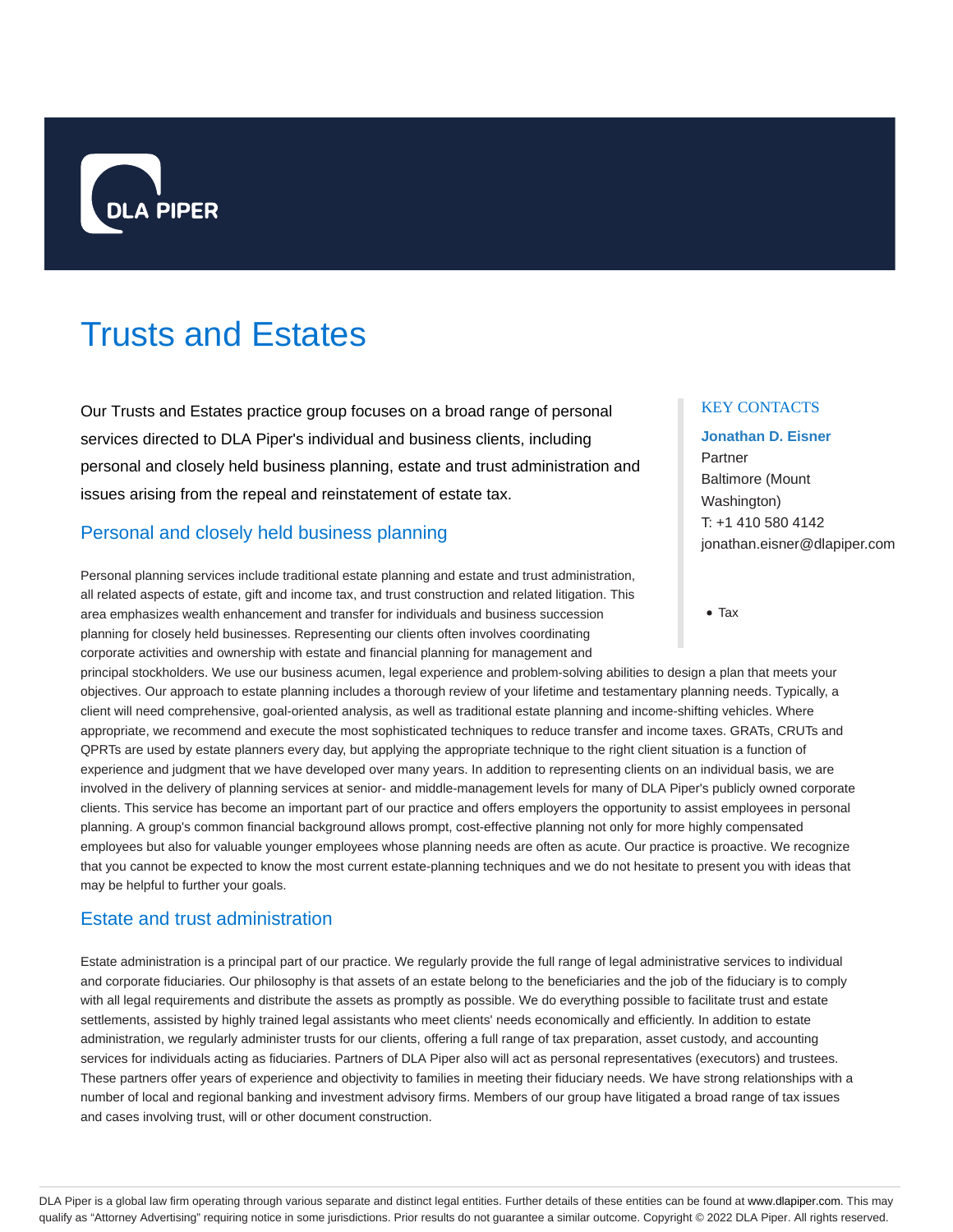## Issues arising from the repeal and reinstatement of estate tax

In 2009 Congress did not pass legislation extending rules regarding estate tax, generation-skipping transfer tax (GSTT) and gift tax. Thus, for 2010, both the estate tax and GSTT are repealed. However, in 2011, both estate tax and GSTT return, with lower exemption amounts and higher tax rates than those in effect in 2009. Furthermore, while the estate tax and GSTT tax are repealed for 2010, the gift tax remains in place. Estate plans containing formula language, in this period of change, also may be of concern. In this shifting landscape, we assist clients who are considering a review of their estate plan.

# **EXPERIENCE**

- Our lawyers have acted as court-appointed guardians ad litem for a series of trusts where the trustees and beneficiaries wanted to form a \$500-600 million joint investment fund. Because of our legal and business experience, the parties and the court requested that we be more involved in the undertaking than would normally be required of a guardian ad litem. Accordingly, we advised all the parties and the court in establishing the fund pursuant to the provisions of the trust documents, advised the trustees and investment advisors of their rights and obligations with respect to the operation of the fund, shepherded the entire process through the courts and identified and consulted with financial advisors and other financial professionals on establishing and operating the fund.
- We have represented trustees of trusts serving as general partners of operating entities conducting major real estate development on a national scale, requiring counsel and advice on day-to-day business operations as well as on issues related specifically to the administration of the trusts.
- We have represented trustees and beneficiaries to negotiate family settlement agreements that would otherwise have become contested matters. In one case, we represented a corporate trustee when a decedent's spouse from a second marriage threatened suit. This surviving spouse wanted her claim against the trust satisfied, although the primary trust asset was a closely held business partially owned and totally operated by the children of the first marriage and the decedent's brother. We worked closely with counsel for the spouse and separate counsel for the children to retain the business and achieve a settlement among the various parties, thereby avoiding litigation which would have been severely detrimental to the business.
- Our lawyers have represented clients in succession planning for closely held corporations, which not only requires legal and business experience but also skill in dealing with family and personal issues. As an example, we represented a business in the transfer of equity ownership and control to the sole owner's children in an equitable manner, despite a complicated family situation involving several children who were involved in the business, spouses of other children who were involved in the business, and other children who were not involved in the business. We helped the clients establish dynasty trusts to hold voting stock for the children involved in the business and to provide non-voting stock and other assets for the children who were not involved in the business, with parity for a child's spouse who was involved in the business. This highly negotiated transaction resulted in a comfortable working arrangement for the entire family because all felt that they had been treated fairly.
- We have assisted owners of family businesses to structure tax-efficient transfers of wealth to younger generations. In one matter, the group assisted in the transfer of substantial blocs of stock in a family business into grantor-retained income trusts (GRITs). We subsequently represented the family business owners in the sale of the business for \$100 million resulting in enhanced tax benefits to the business and its owners due to the prior estate planning. Although the use of GRITs has since been limited by changes in the tax laws, our clients now benefit from other techniques that accomplish transfers of wealth to younger generations with similar tax savings, such as grantor-retained annuity trusts (GRATs) and family partnerships.
- We represented a family in a claim against a lawyer who had allegedly been negligent in administering the estate of the family patriarch. After extensive discovery and preparation of expert opinions, the family obtained a settlement for the limits of the lawyer's professional liability coverage. We then developed a plan to make transfers to new trusts which salvaged the overall plan of the patriarch and, over the life of the trusts, will save in excess of \$40 million of generation-skipping transfer taxes.
- Through the use of sales to grantor trusts, we effectively transferred 70 percent of the value of a closely held business worth between \$50 million and \$200 million to trusts for younger generations, resulting in family estate and gift tax savings of over \$50 million.
- Through the use of GRATs, we assisted a family in transferring the majority of a closely-held family owned business from the second generation to the third generation, saving in excess of \$10 million in transfer taxes.
- We have helped create (and continue to administer) numerous private foundations as well as many supporting organizations for clients with charitable inclinations.
- Our lawyers have assisted clients with Internal Revenue Service audits focusing on the issue of farm losses. In all of these matters, our clients have achieved a positive result, with no additional income tax due. We have also represented many families with estate